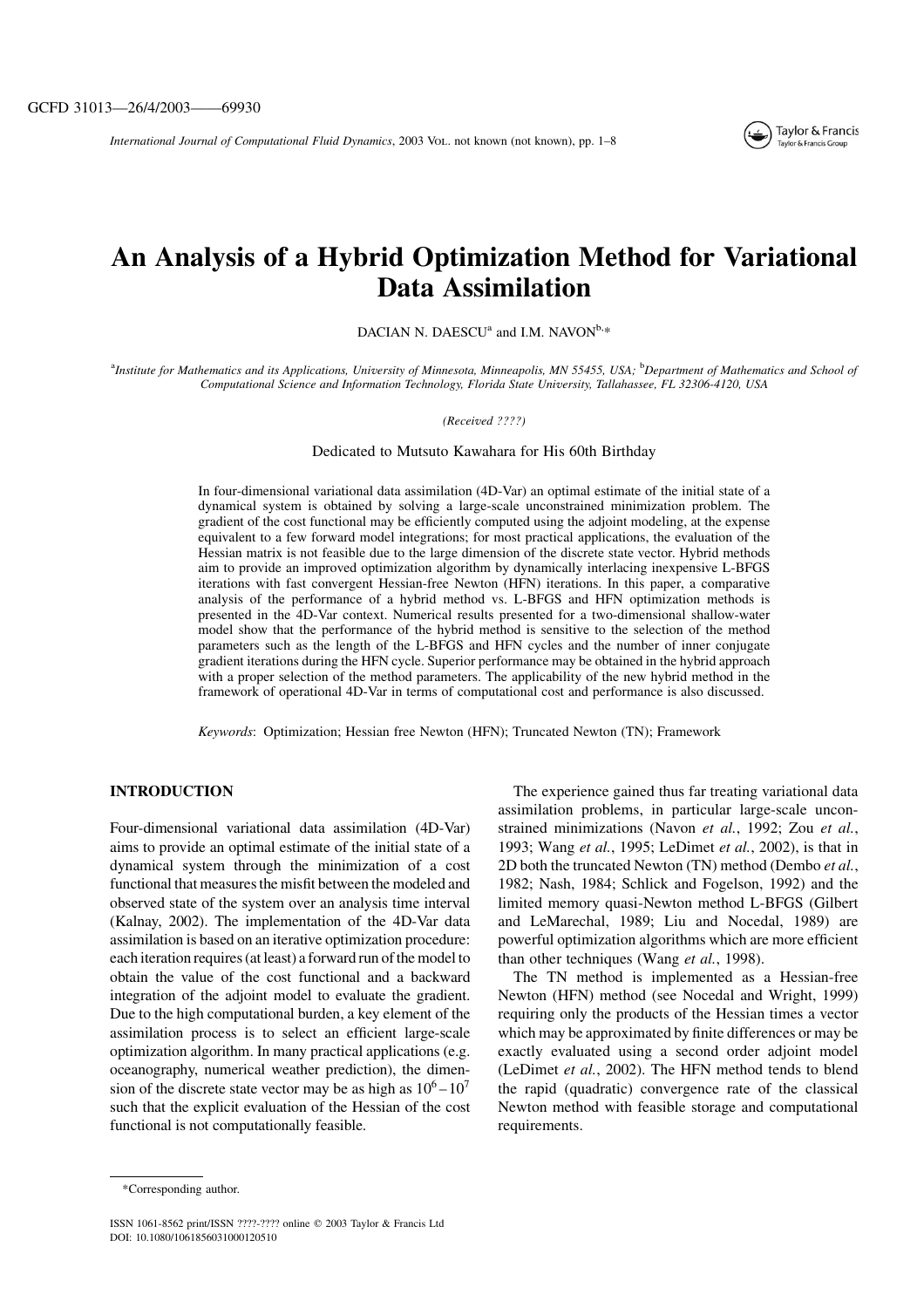The L-BFGS algorithm is simple to implement and uses a cost-effective formula that requires only first order derivative (gradient) information. Furthermore, the amount of storage required to build an approximation of the inverse Hessian matrix can be controlled by the user. It has been found that, in general, HFN performs better than L-BFGS for functions that are nearly quadratic, while for highly nonlinear functions L-BFGS outperforms TN (Nash and Nocedal, 1991). HFN requires less iterations than L-BFGS to reach the solution, while the computational cost of each iteration is high and the curvature information gathered in the process is lost after the iteration has been completed. L-BFGS, on the other hand, performs inexpensive iterations, with poorer curvature information—a process that may become slow on illconditioned problems.

Recently, Morales and Nocedal (2002) have developed a hybrid method that consists of interlacing in a dynamical way L-BFGS and HFN iterations. The hybrid method aims to alleviate the shortcomings of both L-BFGS and HFN and for this reason Morales and Nocedal (2002) called it an "enriched method". A powerful preconditioning method is used for the conjugate gradient algorithm in the inner iteration of the HFN (Morales and Nocedal, 2000). The limited memory matrix constructed in the L-BFGS iterations is updated during the cycle of HFN iterations thus playing a dual role in the optimization process: to precondition the inner conjugate gradient iteration in the first iteration of the HFN cycle as well as to provide the initial approximation of the inverse of the Hessian matrix for the next L-BFGS cycle. In this way information gathered by each method improves the performance of the other without increasing the computational cost.

The analysis presented by Morales and Nocedal (2002) revealed that on a large number of test problems the hybrid method outperformed the HFN method, but not the L-BFGS method. In this paper, we investigate the potential benefits that may be achieved by using the hybrid method vs. L-BFGS and HFN methods in variational data assimilation. In the second section, we outline the L-BFGS and HFN methods as well as the hybrid algorithm. In third section, we present a twodimensional shallow-water model and consider the variational data assimilation problem in an idealized (twin experiments) framework. Properties of the cost functional with high impact on the optimization process such as the deviation from quadratic and the condition number of the associated Hessian matrix are analyzed. Numerical results comparing L-BFGS, HFN, and the hybrid method are presented in fourth section for various hybrid method controlling parameters. The performance of each method is analyzed in terms of the CPU time and number of function/gradient evaluations required during the minimization. Summary and a brief discussion of their adequacy in terms of computational effort for minimizing cost functionals arising in 4D variational data assimilation are presented in the Fifth Section.

# LARGE-SCALE MINIMIZATION METHODS

In this section, we outline the algorithms used in this study to solve the large-scale unconstrained optimization problem

 $\min_{\mathbf{x} \in R^n} f(\mathbf{x})$ 

The cost functional  $f$  is assumed to be smooth, and we will further assume that the gradient  $g(\mathbf{x}) = \nabla f(\mathbf{x})$  may be efficiently provided, whereas explicit evaluation of the Hessian matrix  $G(x) = \nabla^2 f(x)$  is prohibitive due to the large number  $n$  of variables.

## The Limited Memory BFGS Algorithm

The L-BFGS method (Liu and Nocedal, 1989) is an adaptation of the BFGS method to large problems, achieved by changing the Hessian update of the latter (Nocedal, 1980; Byrd et al., 1994). Thus, in BFGS we use an approximation  $\tilde{H}_{k}$  to the inverse of the Hessian matrix  $\nabla^2 f(\mathbf{x}_k)$  which is updated by

$$
\tilde{\mathbf{H}}_{k+1} = \mathbf{V}_k^T \tilde{\mathbf{H}}_k \mathbf{V}_k + \rho_k \mathbf{s}_k \mathbf{s}_k^T
$$
 (1)

where  $\mathbf{V}_k = \mathbf{I} - \rho_k \mathbf{y}_k \mathbf{s}_k^T$ ,  $\mathbf{s}_k = \mathbf{x}_{k+1} - \mathbf{x}_k$ ,  $\mathbf{y}_k = \mathbf{g}_{k+1} - \mathbf{g}_k$ ,  $\rho_k = 1/(\mathbf{y}_k^T \mathbf{s}_k)$ , and **I** is the identity matrix. The search direction is given by

$$
\mathbf{p}_{k+1}=-\tilde{\mathbf{H}}_{k+1}\mathbf{g}_{k+1}.
$$

In L-BFGS, instead of forming the matrices  $\{\tilde{H}\}_k$ explicitly (which would require a large memory for a large problem) one only stores the vectors  $s_k$  and  $y_k$  obtained in the last m iterations which define  ${\{\tilde{\mathbf{H}}\}_k}$  implicitly; a cyclical procedure is used to retain the latest vectors and discard the oldest ones. Thus, after the first  $m$  iterations, Eq. (1) becomes

$$
\tilde{\mathbf{H}}_{k+1} = (\mathbf{V}_{k}^{T} \dots \mathbf{V}_{k-m}^{T}) \tilde{\mathbf{H}}_{k+1}^{0} (\mathbf{V}_{k-m} \dots \mathbf{V}_{k}) \n+ \rho_{k-m} (\mathbf{V}_{k}^{T} \dots \mathbf{V}_{k-m+1}^{T}) \mathbf{s}_{k-m} \mathbf{s}_{k-m}^{T} (\mathbf{V}_{k-m-1}^{T} \dots \mathbf{V}_{k}) \n+ \rho_{k-m-1} (\mathbf{V}_{k}^{T} \dots \mathbf{V}_{k-m+2}^{T}) \mathbf{s}_{k-m+1} \mathbf{s}_{k-m+1}^{T} (\mathbf{V}_{k-m+2}^{T} \dots \mathbf{V}_{k}) \n+ \dots + \rho_{k} \mathbf{s}_{k} \mathbf{s}_{k}^{T}
$$

with the initial guess  $\tilde{\mathbf{H}}_{k+1}^{0}$  which is the sparse matrix

$$
\tilde{\mathbf{H}}_{k+1}^0 = \frac{\mathbf{y}_k^T \mathbf{s}_k}{\mathbf{y}_k^T \mathbf{y}_k} \mathbf{I}.
$$

Previous studies have shown that storage of a small number  $m$  of correction pairs is in general sufficient to provide good performance.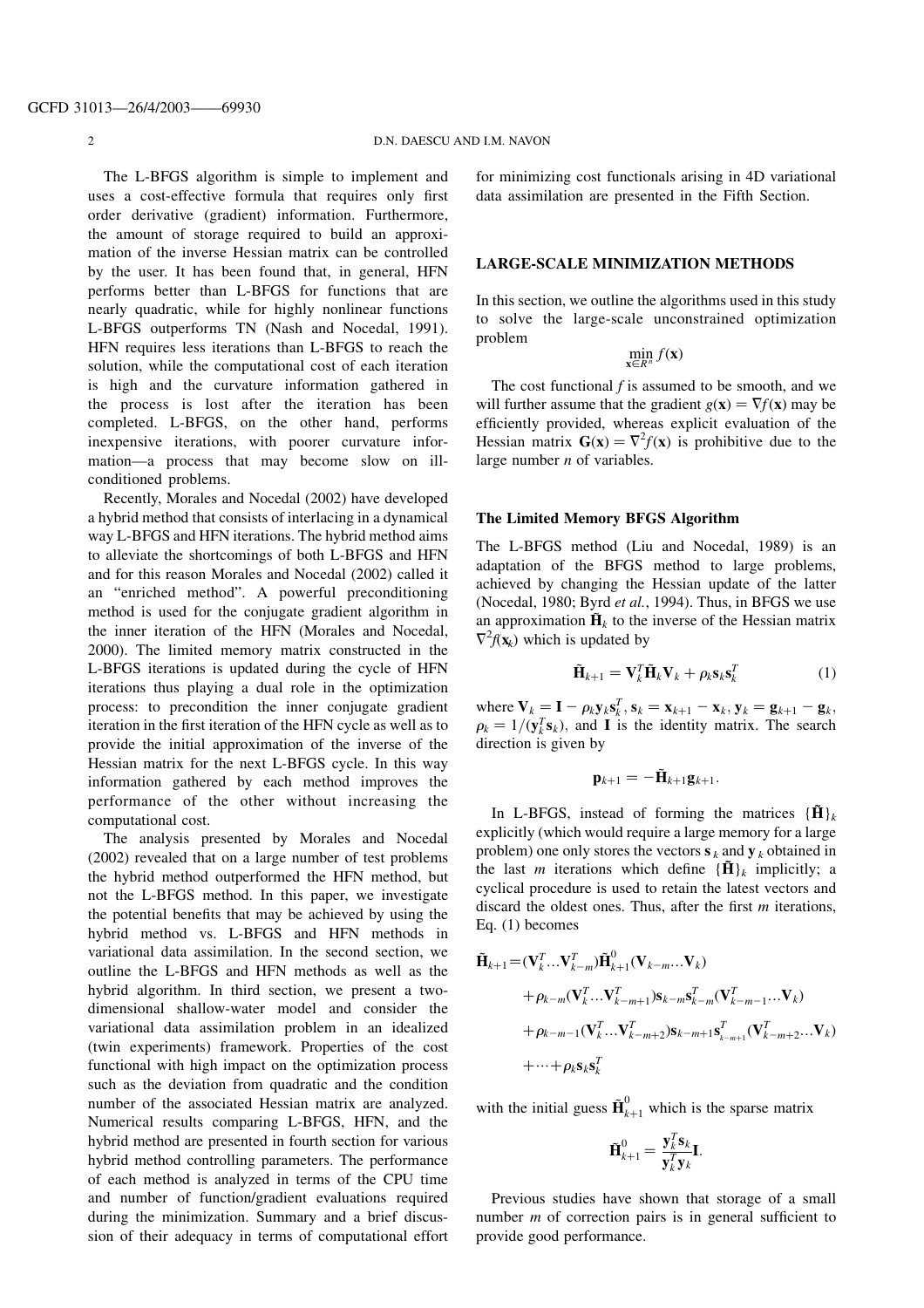## The Truncated Newton Algorithm

In this method, a search direction is computed by finding a approximate solution to the Newton equations

$$
\mathbf{G}_k \mathbf{p}_k = -\mathbf{g}_k,\tag{2}
$$

where  $p_k$  is a descent direction and  $G_k$  is the Hessian matrix of the cost function  $\mathbf{G}_k = \nabla^2 f(\mathbf{x}_k)$ .

The use of an approximate search direction is justified by the fact that an exact solution of the Newton equation at a point far from the minimum is computationally wasteful in the framework of a basic descent method. Thus, for each outer iteration (2) there is an inner iteration loop applying the conjugate gradient method that computes this approximate direction,  $\mathbf{p}_k$ , and attempts to satisfy a termination test of the form:

$$
\|\mathbf{r}_k\| \leq \eta_k \|\mathbf{g}_k\|
$$

where

$$
\mathbf{r}_k = \mathbf{G}_k \mathbf{p}_k + \mathbf{g}_k
$$

and the sequence  $\{\eta_k\}$  satisfies  $0 < \eta_k < 1$  for all k.

The conjugate gradient inner algorithm is preconditioned by a scaled two-step limited memory BFGS method in Nash TN method with Powell's restarting strategy used to reset the preconditioner periodically. A detailed description of the preconditioner may be found in Nash (1985).

In the TN method, given a vector v the Hessian/vector product  $G_k$  required by the inner conjugate gradient algorithm may be obtained by a finite difference approximation,

$$
\mathbf{G}_k \mathbf{v} \approx [\mathbf{g}(\mathbf{x}_k + h\mathbf{v}) - \mathbf{g}(\mathbf{x}_k)]/h.
$$

A major issue is how to adequately choose  $h$ ; in this work we use

$$
h = \sqrt{\epsilon}(1 + ||\mathbf{x}_k||_2)
$$

where  $\epsilon$  is the machine precision. The inner algorithm is terminated using the quadratic truncation test, which monitors a sufficient decrease of the quadratic model

$$
\mathbf{q}_k = \mathbf{p}_k^T \mathbf{G}_k \mathbf{q}_k / 2 + \mathbf{p}_k^T \mathbf{q}_k (1 - \mathbf{q}_k^{i-1}) / \mathbf{q}_k^i \le c_q / i
$$

where i is the counter for the inner iteration and  $c<sub>a</sub>$  is a tolerance, satisfying  $0 < c_q < 1$ .

If

$$
c_q \leq \|\nabla f(\mathbf{x}_k)\|
$$

then the truncated-Newton method will converge quadratically (see Dembo et al., 1982; Nash and Sofer, 1990; 1996). This fact explains the faster rate of convergence and the better quality of results obtained with the TN method. For similar results in optimal control see LeDimet et al. (2002).

## The Hybrid Method

The hybrid method aims at dynamically combining best features of both systems in the manner of alternating  $l$  steps of L-BFGS with  $t$  steps of HFN

 $l*(L-BFGS) \rightarrow t*(HFN(PCG)) \rightarrow H(m)$ , repeat

where  $H(m)$  is a limited memory matrix approximating the inverse of the Hessian while m denotes the number of correction pairs stored.

In the L-BFGS cycle,  $H(m)$  (starting say from the initial unit, or weighted unit matrix) is updated using most recent m pairs. Then matrix obtained at the end of L-BFGS cycle is used to precondition the first of the  $t$  HFN iterations. In the remaining  $t - 1$  iterations the limited memory matrix  $\mathbf{H}(m)$  is updated using information generated by the inner preconditioned conjugate-gradient (PCG) iteration and it is used to precondition the next HFN iteration. A detailed description of the preconditioning process is presented by Morales and Nocedal (2001). At the end of t, HFN steps the most current  $H(m)$  matrix is used as the initial matrix in a new cycle of L-BFGS steps.

## THE OPTIMIZATION PROBLEM

In this section, we present the variational data assimilation problem for a two-dimensional shallow-water model. The simplicity of the shallow water equations facilitates a thorough investigation of various numerical methods (Williamson et al., 1992) while capturing important characteristics present in more comprehensive oceanographic and atmospheric models.

#### The Shallow Water Model

In a Cartesian coordinate system, the dynamical model is represented as a system of nonlinear partial differential equations

$$
\frac{\partial u}{\partial t} + u \frac{\partial u}{\partial x} + v \frac{\partial u}{\partial y} - fv + \frac{\partial \phi}{\partial x} = 0
$$
 (3)

$$
\frac{\partial v}{\partial t} + u \frac{\partial v}{\partial x} + v \frac{\partial v}{\partial y} + fu + \frac{\partial \phi}{\partial y} = 0
$$
 (4)

$$
\frac{\partial \phi}{\partial t} + \frac{\partial u \phi}{\partial x} + \frac{\partial v \phi}{\partial y} = 0
$$
 (5)

where  $u$  and  $v$  are the components of the horizontal velocity,  $\phi$  is the geopotential and f the Coriolis parameter. The spatial domain considered is a  $6000 \text{ km} \times$ 4400 km channel with a uniform  $21 \times 21$  spatial grid, such that the dimension of the discrete state vector  $\mathbf{x} = (u, v, \phi)$ is 1083. The initial condition are specified as in Grammeltvedt (1969) and the model is integrated for 10 h using a leap-frog scheme with a time increment  $\Delta t = 600$  s. The geopotential at  $t_0 = 0$  and  $t = 10$  h is displayed in Fig. 1.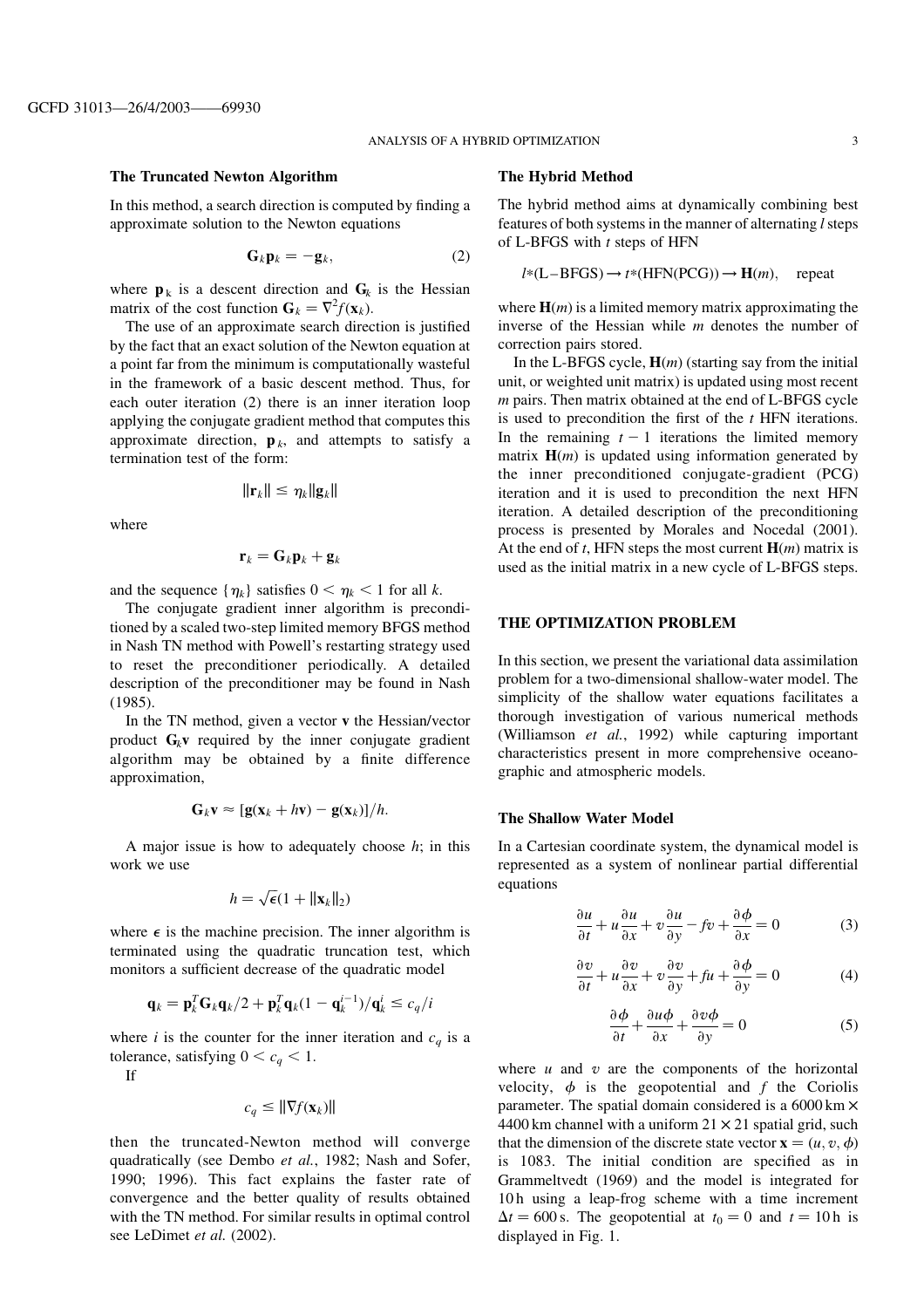#### 4 D.N. DAESCU AND I.M. NAVON



FIGURE 1 The configuration of the geopotential ( $m^2 s^{-2}$ ) for the reference run at the initial time  $t = 0$  h and at  $t = 10$  h.

# 4D-Var Data Assimilation

The data assimilation problem is implemented in an idealized framework (twin experiments) by considering a truth and a control experiment with the initial conditions as control parameters. We assume that the initial conditions described in the previous section represent the true (reference) state  $\mathbf{x}_0^{\text{ref}}$  and the model trajectory  $\mathbf{x}^{\text{ref}}(t)$  obtained during the reference run is used to provide observations. Next, the initial conditions  $\mathbf{x}_0^{\text{ref}}$  are perturbed with random values chosen from a uniform distribution to obtain a perturbed state  $\mathbf{x}_0^p$  that serves as initial conditions for the control run. In Fig. 2, we show the configuration of the perturbed geopotential at  $t_0$  and after a 10 h run. A cost functional that measures the least-squares distance between the reference run  $x^{ref}$  and the control run  $x$  in the assimilation window  $[0, 10]$  h is defined as follows:

$$
f(\mathbf{x}) = \frac{1}{2} \sum_{i=0}^{n} \left[ \mathbf{x}(t_i) - \mathbf{x}^{\text{ref}}(t_i) \right]^T \mathbf{W}_i \left[ \mathbf{x}(t_i) - \mathbf{x}^{\text{ref}}(t_i) \right]. \quad (6)
$$

In this study, we selected time-invariant diagonal weight matrices  $W_i = diag(1, 1, 0.01)$ .

The data assimilation procedure aims to provide an optimal analysis of the state evolution by minimizing the cost functional (6). Numerical integration of the model equations (3)–(5) provides an explicit dependence of the state evolution in terms of the initial conditions  $\mathbf{x}(t_i) =$  $M_i(\mathbf{x}_0)$ . Therefore, an optimal initial state  $\mathbf{x}_0^*$  is obtained by solving the unconstrained optimization problem

$$
\min_{\mathbf{x}_0} f(\mathbf{x}_0). \tag{7}
$$

For our idealized experimental settings,  $\mathbf{x}_0^* = \mathbf{x}_0^{\text{ref}}$  such that the value of the cost functional at the optimal point must be zero.

### Characteristics of the Cost Functional

In this section, we investigate several properties of the optimization problem that have a high impact on the performance of the optimization algorithm: the cost of the function-gradient evaluation, the "degree of nonlinearity" of f, convexity, and the condition number of the Hessian matrix  $\mathbf{G}(\mathbf{x}) = \nabla^2 f(\mathbf{x})$ .



FIGURE 2 The configuration of the geopotential (m<sup>2</sup> s<sup>-2</sup>) for the initial guess run at the initial time  $t = 0$  and at  $t = 10$  h.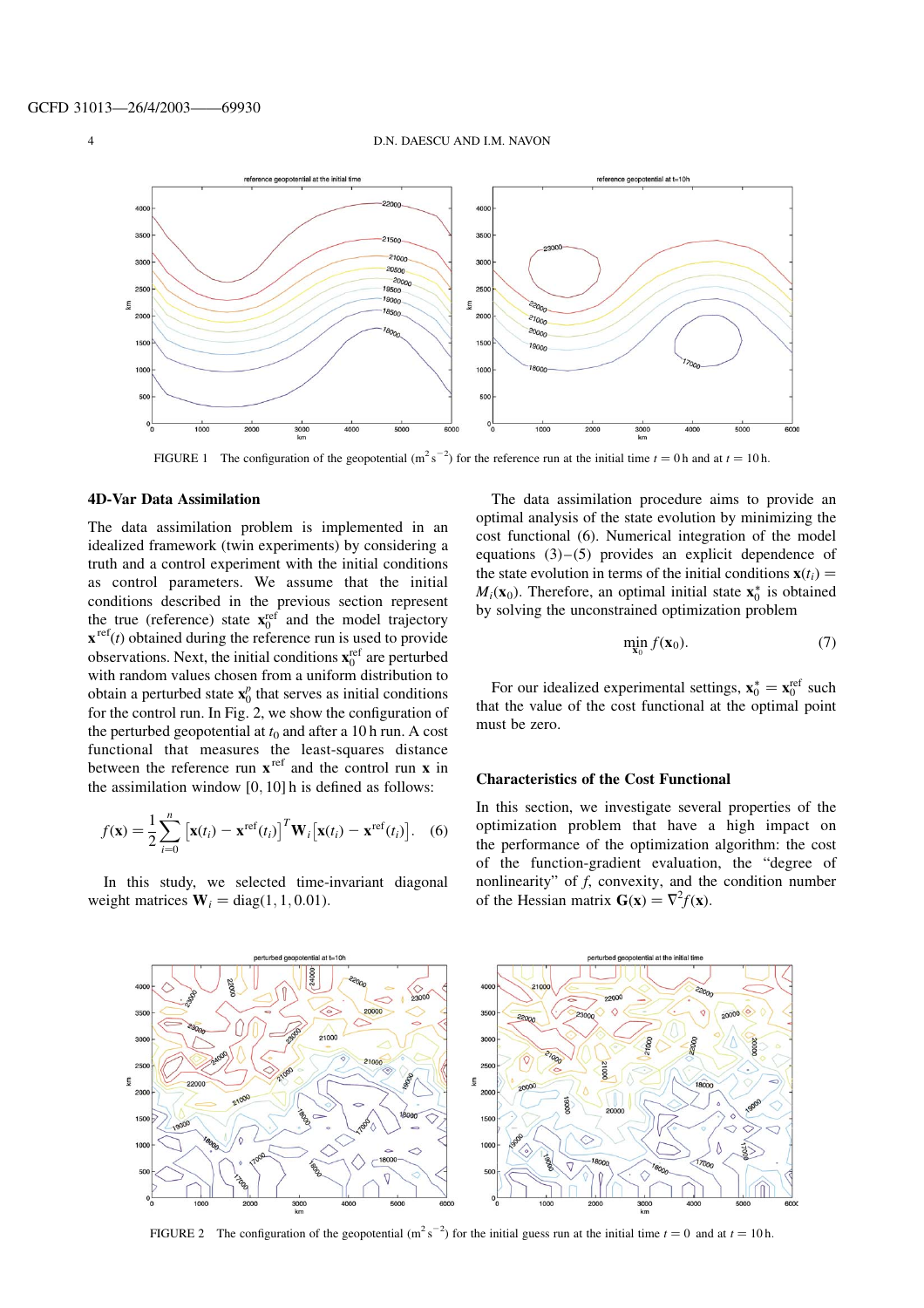Implementation of large-scale minimization algorithms for the data assimilation procedure requires the evaluation of both the cost functional (7) as well as its gradient  $\nabla_{\mathbf{x}} f$ . Each evaluation of the cost functional requires an integration of the model equations  $(3)$ – $(5)$ , whereas the gradient is obtained through the backward integration of the adjoint model associated with the forward model equations  $(3)$ – $(5)$  as explained in LeDimet *et al.*  $(2002)$ . Using a hand-coded discrete adjoint model, we obtained an average ratio CPU( $\nabla_{\mathbf{x}_0} f$ )/CPU( $f$ )  $\approx$  2.4 of the CPU time required to evaluate the gradient to the CPU time required to evaluate the cost functional.

The degree of nonlinearity of the cost function may be assessed by considering the "deviation from quadratic"

$$
DQ = \frac{||g(\mathbf{x}_0) - g(\mathbf{x}_0^*) - \mathbf{G}(\mathbf{x}_0^*)(\mathbf{x}_0 - \mathbf{x}_0^*)||_{\infty}^2}{||(\mathbf{x}_0 - \mathbf{x}_0^*)||_{\infty}^2}
$$
 (8)

which gives a measure of the size of the third order derivatives. If DQ has a small value, then the problem is approximately quadratic. The evolution of the deviation from quadratic of the functional (7) during the L-BFGS iteration is shown in Fig. 3 and reveals a small degree of nonlinearity. For this type of problems, the results presented in the study of Lehoucq et al. (1998) suggest that TN method is expected to outperform L-BFGS.

Hessian information is crucial in many aspects of both constrained and unconstrained minimization. To obtain sufficient conditions for the existence of the minimum of the multivariate unconstrained problem, the Hessian matrix must be positive definite at  $\mathbf{x}_0^*$ . Iterative methods (e.g. Lanczos method) that require only matrix/vector products may be used to evaluate few extremal eigenvalues of the Hessian matrix and its condition number  $k(G) = \lambda_{\text{max}}/\lambda_{\text{min}}$ . This information may be used to predict the behavior and convergence rate for unconstrained optimization algorithms. Using the ARPACK package (Lehoucq et al., 1998), we evaluated the largest and smallest Hessian eigenvalues. We obtained at the initial guess point  $\lambda_{\text{max}} \approx 529.4$ ,  $\lambda_{\text{min}} \approx 0.03$  and at the optimal point  $\lambda_{\text{max}} \approx 512.9$ ,  $\lambda_{\text{min}} \approx 0.014$ . The condition number is  $k(\mathbf{G}) = O(10^4)$  and slow convergence rate is expected for optimization methods that use only gradient information.

#### NUMERICAL RESULTS AND DISCUSSION

In this section, we analyze the L-BFGS, TN, and hybrid optimization algorithms when applied to the 4D-Var data assimilation problem. The performance of each method is evaluated in terms of the number of iterations NIT, number of function/gradient evaluations NFG, and CPU time



FIGURE 3 Deviation from quadratic (DQ) of the cost functional (7) during the L-BFGS iteration. Small DQ values indicate that the optimization problem is approximately quadratic.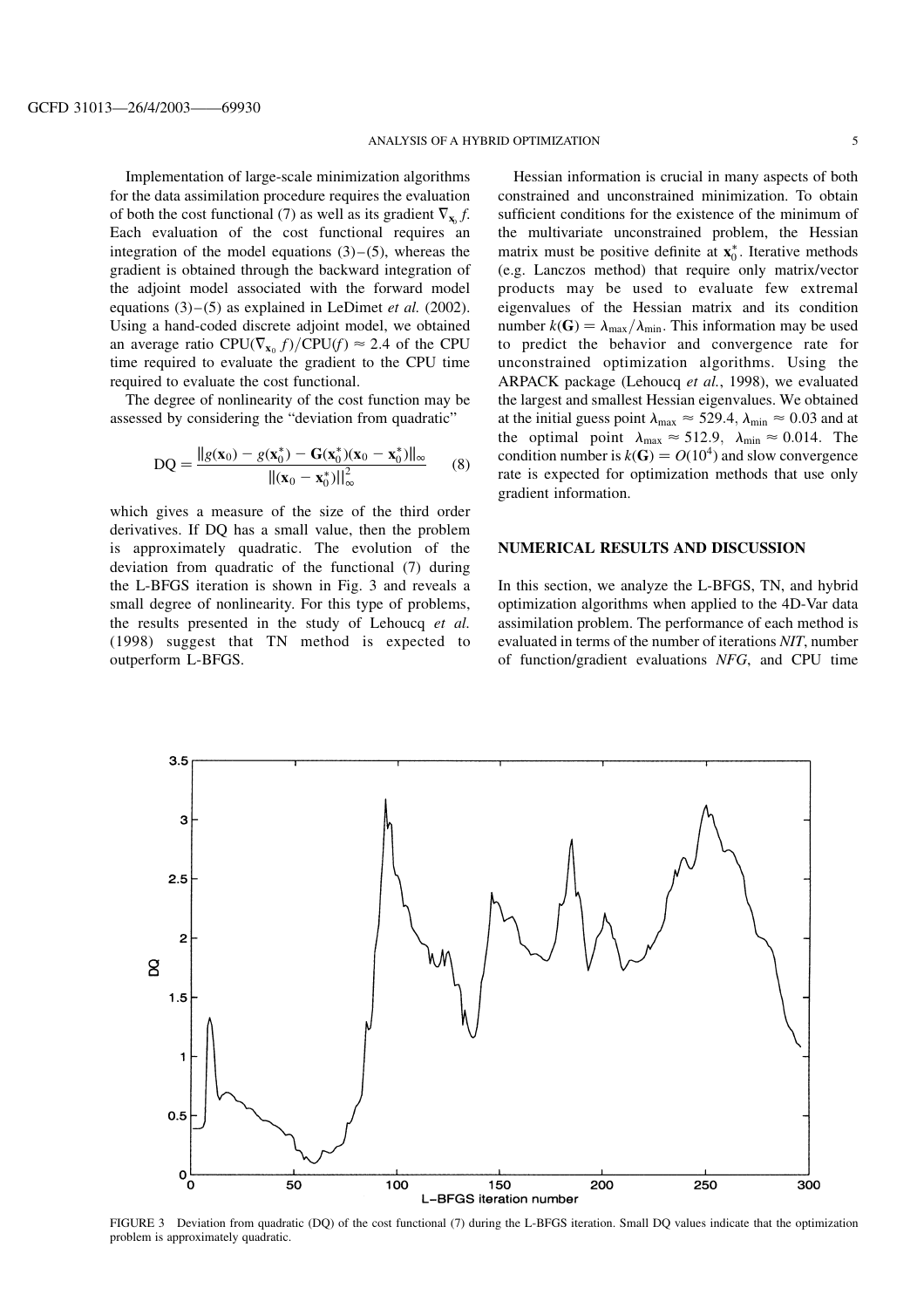

FIGURE 4 The performance of the L-BFGS algorithm for various values of the number m of correction pairs stored. Relative reduction of the cost functional is shown as a function of the number of iterations (left) and as a function of the CPU time (right) required by the optimization algorithm. Results are displayed for  $m = 4, 6, 8$  and 10 and it can be seen that the selection of m has a significant impact on the algorithm performance in a vicinity the optimal point.

required to achieve a prescribed relative reduction in the cost functional.

residual satisfied the convergence criteria

Each of the three optimization methods proceeds until a relative reduction in the cost functional (7)

$$
f(\mathbf{x}_0^k)/f(\mathbf{x}_0) \le 10^{-10}
$$
 (9)

is obtained.

The L-BFGS algorithm is sensitive to the number  $m$  of correction pairs stored. We tested several values in the range  $4 \le m \le 10$  and best results were obtained with  $m = 10$ , as shown in Fig. 4. In Table I, we report the performance of the algorithm to satisfy the criteria (9), for each value  $m = 4, 6, 8$  and 10 we notice that best results were obtained for  $m = 10$ . Further increasing m did not exhibit any significant improvements and for the hybrid code experiments presented next in this section we selected  $m = 10$ .

The TN iterations are highly sensitive to the termination criteria used for the inner CG iteration, and a trade-off between the computational cost and the performance must be considered. The inner iteration was terminated if the CG

TABLE I The performance of the L-BFGS algorithm applied to the variational data assimilation problem

| m              | NIT | NFG | CPU(s) |
|----------------|-----|-----|--------|
| $\overline{4}$ | 296 | 316 | 25.3   |
| 6              | 214 | 222 | 17.8   |
| 8              | 248 | 257 | 20.6   |
| 10             | 211 | 213 | 17.5   |

Results displayed for  $m = 4, 6, 8$  and 10 show that the selection of the number m of pairs stored has a significant impact on the algorithm performance.

or a user specified maximum number of inner iterations maxit was achieved. The impact of the selection of the method parameter maxit on the performance of the algorithm is shown in Fig. 5 where we show the number of iterations and the CPU time vs. the relative reduction in the cost functional for *maxit*  $= 5, 10, 20$  and 30. Increasing maxit will result in a smaller number of HFN (outer) iterations, since the Newton equation (2) is solved more accurately. However, each CG (inner) iteration becomes more expensive and choosing a large *maxit* may lower the efficiency of the algorithm by increasing the number of function/gradient evaluations (and therefore, the CPU time). The performance of the HFN algorithm to satisfy the criteria (9) is outlined in Table II for  $maxit = 5, 10, 20$ and 30. We notice that although using  $maxit = 5$  will take more than twice as many outer iterations as with  $maxit = 20$ , the results are much closer in terms of the overall CPU time required by optimization.

 $||r||_2 \leq \eta_k ||g_k||_2, \quad \eta_k = \min(0.5/k, ||g_k||_2)$ 

To implement the hybrid algorithm, in addition to  $m$  and maxit the user must specify the initial number of L-BFGS iterations  $(l)$  and HFN iterations  $(t)$ . Afterwards, a dynamic adjustment of the lengths  $(l, t)$  of the L-BFGS and HFN cycles is implemented in the hybrid code as explained by Morales and Nocedal (2002). If  $l = 0$ then the pure HFN method is implemented, whereas by setting  $t = 0$  the standard L-BFGS method is performed. We experimented with various settings of the parameters  $l$ and t while keeping constant *maxit* and found that setting  $l = 20$ ,  $t = 10$  provided in general the best performance.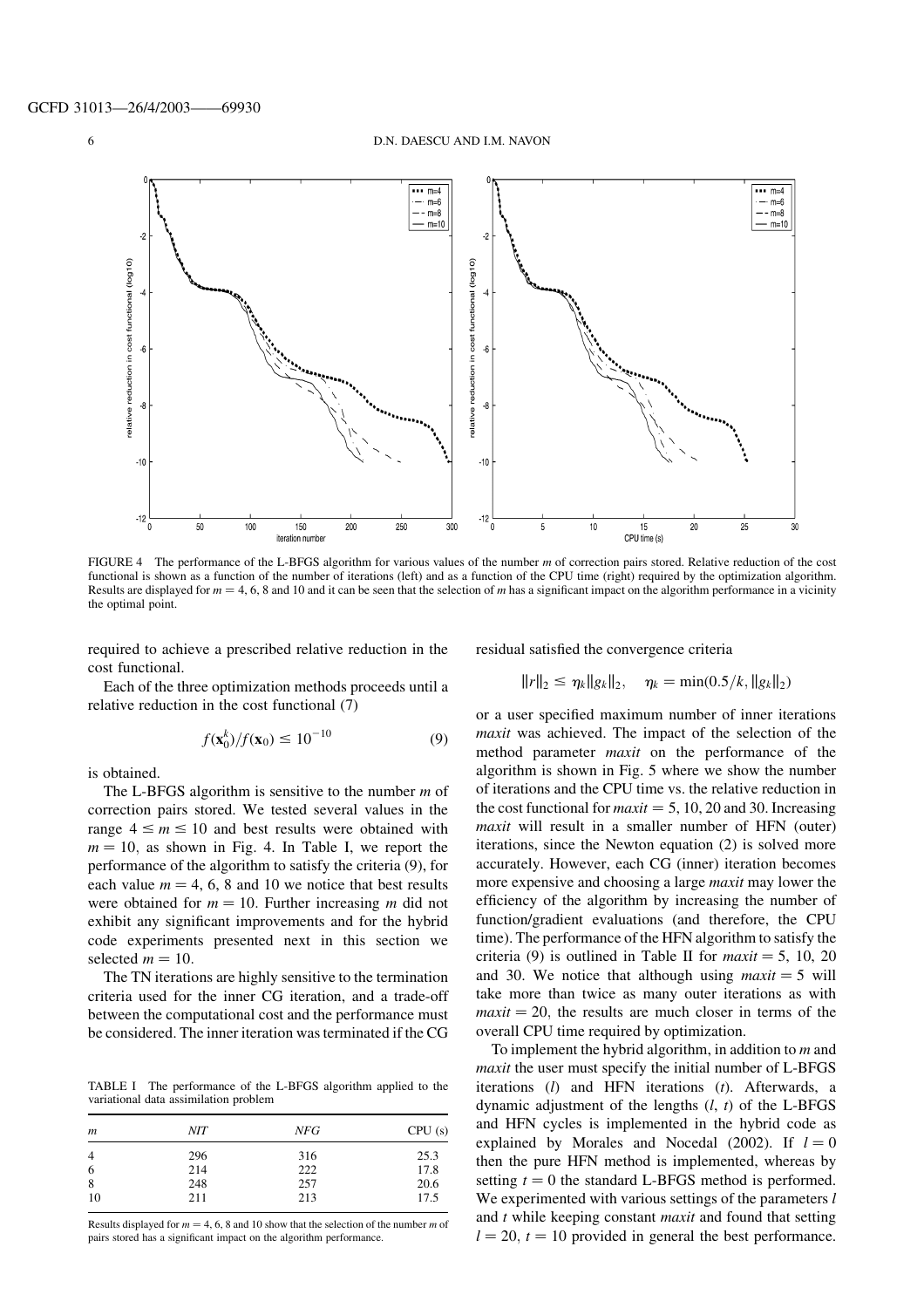

FIGURE 5 The performance of the TN algorithm for various specifications of the maximum number of iterations maxit used in the inner CG iteration. Relative reduction of the cost functional is shown as a function of the number of outer iterations (left) and as a function of the CPU time (right) required by the optimization algorithm. Results are displayed for  $maxit = 5$ , 10, 20 and 30.

The results for *maxit*  $= 20$  are reported in Table III and a graphical illustration is presented in Fig. 6. By comparison with the results in Tables I and II, we notice that the hybrid algorithm with  $m = 10$ ,  $maxit = 20$ ,  $l = 20$ ,  $t = 10$ outperformed the best results obtained with each of the L-BFGS and TN methods implemented individually.

## SUMMARY AND CONCLUDING REMARKS

A comparative analysis of the performance of a hybrid method vs. L-BFGS and Hessian free TN optimization methods was presented in the context of 4D-Var data assimilation. The study presented in this paper is of particular interest since the optimization problem in variational data assimilation is often characterized by a large dimension of the vector of control variables, large condition number of the Hessian (ill-conditioned), and small deviation from quadratic. It is known that for problems that share these properties TN methods are more effective than L-BFGS (Nash and Nocedal, 1991). The characteristics of the cost functional were illustrated for a two-dimensional shallow-water model. All three optimization methods successfully solved the assimilation problem. However, the numerical experiments revealed that the performance of the algorithms is highly influenced

TABLE II The performance of the truncated-Newton algorithm applied to the variational data assimilation problem

| Maxit | NIT | NFG | CPU(s) |
|-------|-----|-----|--------|
| 5     | 39  | 221 | 17.7   |
| 10    | 21  | 180 | 14.4   |
| 20    | 19  | 195 | 15.6   |
| 30    | 18  | 192 | 15.4   |

Results displayed for  $maxit = 5, 10, 20$  and 30 show that the selection of the maximum number of inner CG iterations *maxit* has a significant impact on the algorithm performance. Best trade-off between the accuracy and the computational cost to solve for the Newton direction was obtained for  $maxit = 10$ .

by the selection of the method parameters. The L-BFGS iteration provided a slow convergence and we found its performance in a vicinity of the optimal point to be sensitive to the number of correction pairs stored. The HFN method provided in general the fastest convergence with an appropriate specification of the number of inner CG iterations. Due to the inherent algorithmic demands of 4D-Var data assimilation, the efficiency of the Hessian free TN method should be weighted against its computational cost. Thus the number of inner preconditioned CG iterations should be restricted since each such iteration entails a function and gradient evaluation requiring integration of the forward model and its adjoint. This issue becomes of preponderant importance if we deal with 3D numerical weather prediction models due to the large computational burden. This explains why L-BFGS is still prevalent in operational 4D Var implementation at major numerical weather prediction centers.

If a second order adjoint of the model is available, the number of required Hessian free iterations may be reduced, since exact Hessian/vector products are computed (LeDimet et al., 2002). The hybrid approach was found to be superior to the L-BFGS method and, with a proper tuning of the parameters *maxit*,  $l$  and  $t$ , also to the HFN method. However, finding the optimal values for the parameters is a delicate issue and depends on the optimization problem

TABLE III The performance of the hybrid algorithm applied to the variational data assimilation problem

|    |    | NIT | NFG | CPU(s) |
|----|----|-----|-----|--------|
| 10 |    | 57  | 214 | 17.2   |
| 10 | 10 | 54  | 211 | 16.9   |
| 20 | 10 | 59  | 176 | 14.1   |
| 20 | 20 | 66  | 220 | 17.6   |

Results are shown for various specifications of the lengths  $(l, t)$  of the L-BFGS and TN cycle while keeping constant  $m = 10$  and  $maxit = 20$ . NIT represents the number of L-BFGS iterations plus the number of outer TN iterations taken during the optimization. By comparison with the results in Tables I and II, we notice that the hybrid algorithm with  $l = 20$ ,  $t = 10$  provided the overall best performance.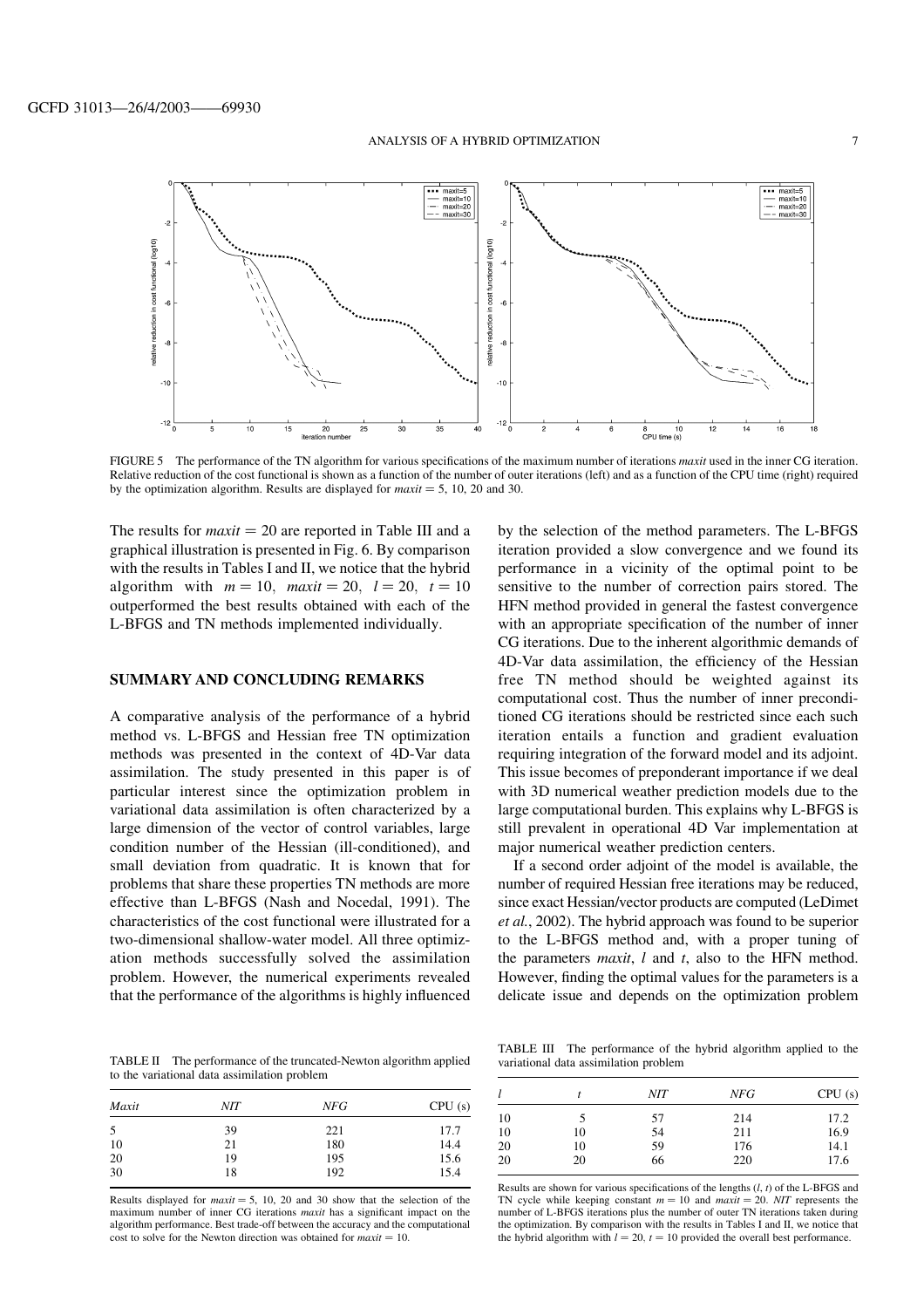

FIGURE 6 The performance of the hybrid algorithm for various specifications of the initial lengths  $(l, t)$  of the L-BFGS and HFN cycles. Relative reduction of the cost functional is shown as a function of the number of the L-BFGS + outer TN iterations (left), and as a function of the CPU time required by the optimization algorithm (right).

characteristics. For practical applications, the success of the hybrid code will in large measure depend on its efficient implementation in conjunction with availability of second order adjoint to 4D-Var with simplified physics using global circulation models.

The issue of dimensionality in 3D operational models will also be compounded by the impact of nonlinearity due to physical processes such as precipitation and radiation. Moreover, if an adjoint with physics is used for data assimilation with an operational model, and in particular if full physics is used, we may still encounter the issues of on/off processes. This in turn may require (if a version with simplified physics was not developed) the use of nonsmooth optimization. The issue of proper preconditioning will also take another aspect since due to the higher dimensionality of the problem we should expect much larger condition numbers. Hence, further experiments are needed for 3D operational models where we may reach different conclusions than those reached here.

## Acknowledgements

The first author acknowledges the support from the Supercomputing Institute for Digital Simulation and Advanced Computation of the University of Minnesota. The second author would like to acknowledge the support from NSF grant ATM-0201808 managed by Dr Linda Peng whom he would like to thank for her support.

#### References

- Byrd, R.H., Nocedal, J. and Schnabel, R.B. (1994) "Representation of quasi-Newton matrices and their use in limited memory methods", Math. Program. 63(4), 129–156.
- Dembo, R.S., Eisenstat, S.C. and Steihaug, T. (1982) "Inexact Newton methods", SIAM J. Num. Anal. 19, 400–408.
- Gilbert, J.C. and Lemarechal, C. (1989) "Some numerical experiments with variable-storage quasi-Newton algorithms", Math. Prog. 45, 407–435.
- Grammeltvedt, A. (1969) "A survey of finite-difference schemes for the primitive equations for a barotropic fluid", Mon. Weather Rev. 97, 387–404.
- Kalnay, E. (2002) Atmospheric Modeling, Data Assimilation and Predictability (Cambridge University Press, Cambridge) p 512.
- LeDimet, F.X., Navon, I.M. and Daescu, D.N. (2002) "Second order information in data assimilation", Mon. Weather Rev. 130(3), 629–648.
- Lehoucq, R.B., Sorensen, D.C. and Yang, C. (1998) "ARPACK user's guide: solution of large-scale eigenvalue problems with implicitly restarted arnoldi methods", Software, Environments, and Tools (SIAM) Vol. 6, p 160.
- Liu, D.C. and Nocedal, J. (1989) "On the limited memory BFGS method for large scale minimization", Math. Prog. 45, 503–528.
- Morales, J.L. and Nocedal, J. (2000) "Automatic preconditioning by limited memory quasi-Newton updating", SIAM J. Optim. 10, 1079-1096.
- Morales, J.L. and Nocedal, J. (2001) "Algorithm 809: PREQN: Fortran 77 subroutines for preconditioning the conjugate gradient method", ACM Trans. Math. Soft. 27(1), 83–91.
- Morales, J.L. and Nocedal, J. (2002) "Enriched methods for large-scale unconstrained optimization", Comput. Optim. Appl. 21, 143–154.
- Nash, S.G. (1984) "Truncated-Newton methods for large-scale function minimization", In: Rauch, H.E., ed, Applications of Nonlinear Programming to Optimization and Control (Pergamon Press, Oxford) pp 91–100.
- Nash, S.G. (1985) "Preconditioning of truncated-Newton methods", SIAM J. Sci. Statist. Comput. 6, 599–616.
- Nash, S.G. and Nocedal, J. (1991) "A numerical study of the limited memory BFGS method and the truncated-Newton method for large scale optimization", SIAM J. Optim. 1, 358–372.
- Nash, S.G. and Sofer, A. (1990) "Assessing a search direction within a truncated-Newton method", Oper. Res. Lett. 9, 219–221.
- Nash, S.G. and Sofer, A. (1996) Linear and Nonlinear Programming (McGraw-Hill, New York, NY).
- Navon, I.M., Zou, X., Derber, J. and Sela, J. (1992) "Variational data assimilation with the N.M.C. spectral model. Part I: adiabatic model tests", Mon. Weather Rev. 120(7), 1433-1446.
- Nocedal, J. (1980) "Updating quasi-Newton matrices with limited storage", Math. Comput. 35, 773-782.
- Nocedal, J. and Wright, S. (1999) Numerical Optimization (Springer Verlag, New York).
- Schlick, T. and Fogelson, A. (1992) "TNPACK-A truncated Newton minimization package for large-scale problems: I. Algorithm and usage", ACM Trans. Math. Soft. 18(1), 46-70.
- Wang, Z., Navon, I.M., Zou, X. and LeDimet, F.X. (1995) "A truncated-Newton optimization algorithm in meteorology applications with analytic Hessian/vector products", Comput. Optim. Appl. 4, 241–262.
- Wang, Z., Droegemeier, K.K. and White, L. (1998) "The adjoint Newton algorithm for large-scale unconstrained optimization in meteorology applications", Comput. Optim. Appl. 10, 283–320.
- Williamson, D.L., Drake, J.B., Hack, J.J., Jakob, R. and Swarztrauber, P.N. (1992) "A standard test set for numerical approximations to the shallow water equations in spherical geometry", J. Comput. Phys. 102, 211–224.
- Zou, X., Navon, I.M., Berger, M., Paul K.H., Phua, Schlick, T. and LeDimet, F.X. (1993) "Numerical experience with limited-memory quasi-Newton methods and truncated Newton methods", SIAM J. Num. Optim. 3, 582–608.